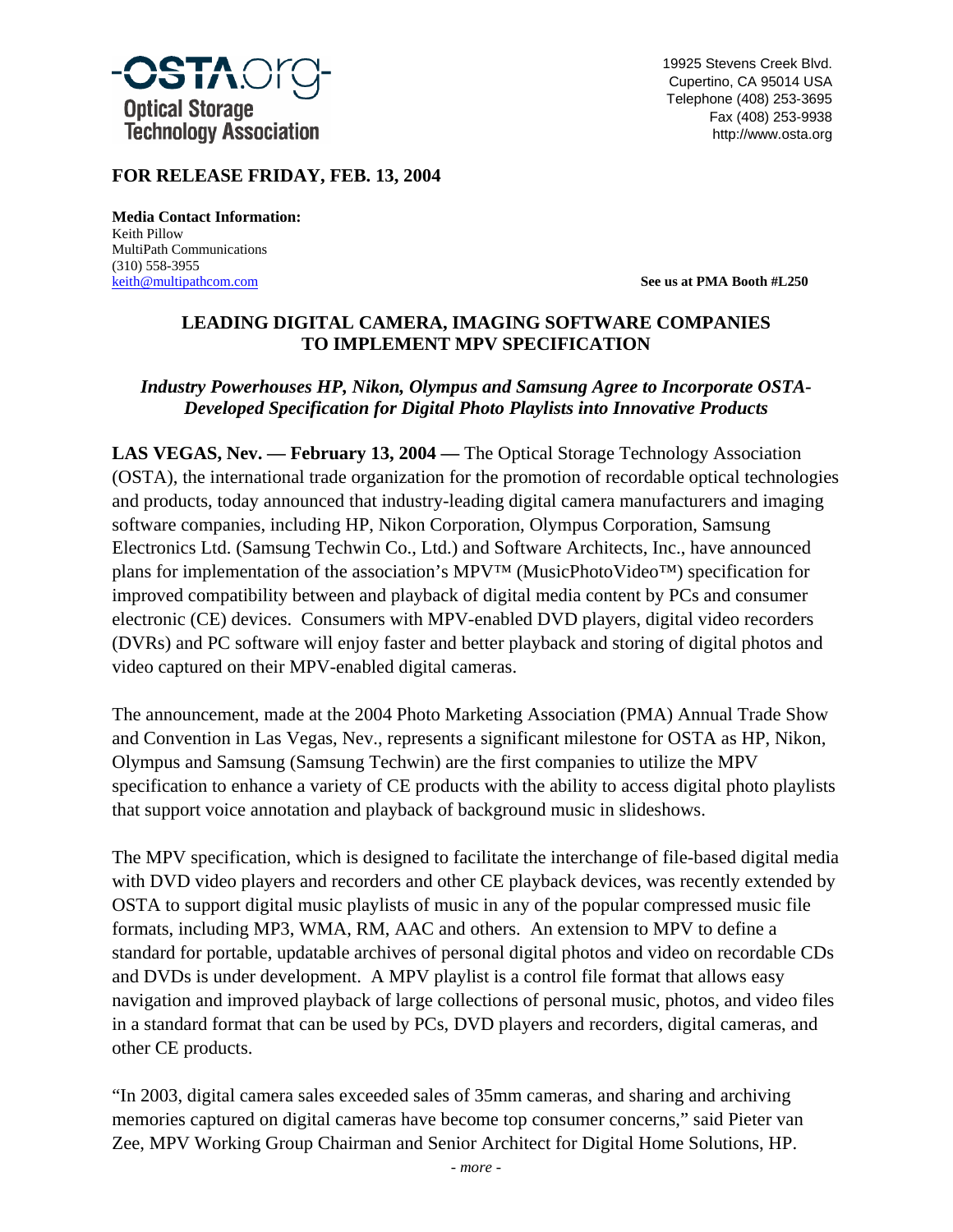"Today, many consumers organize their digital photos into collections, but there has been no standard way to interchange photo collections from computers to CE devices or between CE devices. MPV provides a simple and standard content management solution for the interchange of media collections, and we are delighted to announce its implementation into products from leading manufacturers."

## **HP Adopts MPV for Use in HP Image Zone Software**

The MPV specification has been adopted by HP for use in the company's Image Zone™ imaging and printing software, which is bundled with most HP Pavilion PCs and notebooks as well as HP's imaging and printing products. These products and others in development include full support for MPV and seamless integration for taking, viewing, editing, printing, and storing digital photos. With MPV support, HP Image Zone users can unload their digital images to create MPV albums, interactively make MPV albums on their PCs, burn MPV-enabled photo CDs for viewing on DVD players, and upload photos and order prints online from their MPV albums.

"The combination of MPV support with HP's innovative Image Zone personal digital photography software solution gives users unprecedented power, flexibility and ease of use in the management of their individual digital image collections," said Tara Bunch, Vice President of Solutions, Alliances and Program Management, Consumer Imaging and Printing organization, HP. "HP has been a leading contributor to OSTA's work on the MPV specification for the benefit of the company's worldwide customer base."

### **New Nikon Digital Camera Software to Include Music Profile Video (MPV) Support**

Nikon Corporation will include MPV technology in its newly announced PictureProject™ photo management software, designed for use with Nikon's award-winning Coolpix and digital SLR cameras. MPV will enhance PictureProject giving the dynamic software the ability to create MPV-compliant digital imaging shows, which can include a variety of digital media content. This content will include collections of still images, music, video clips and audio clips, among others, as well as the ability to store and play them on popular recordable DVD and CD media. The PictureProject software will be available bundled with new additions to Nikon popular Coolpix line and much-anticipated D70 digital Single Lens Reflex camera. The new cameras and PictureProject software will be demonstrated at the Nikon exhibit booth during PMA 2004, Las Vegas.

"Nikon's new series of digital cameras, together with PictureProject software with MPV support, will provide users with a creative tool to enrich their digital photography presentations and their enjoyment of personal and professional digital photography," said Mr. Richard LoPinto, Senior Vice President, Products, Technology and Engineering of Nikon Inc. "Utilizing MPV functionality, together with Nikon's digital camera products and software, is an important part of Nikon's strategy to deliver growing performance for photographers at all levels."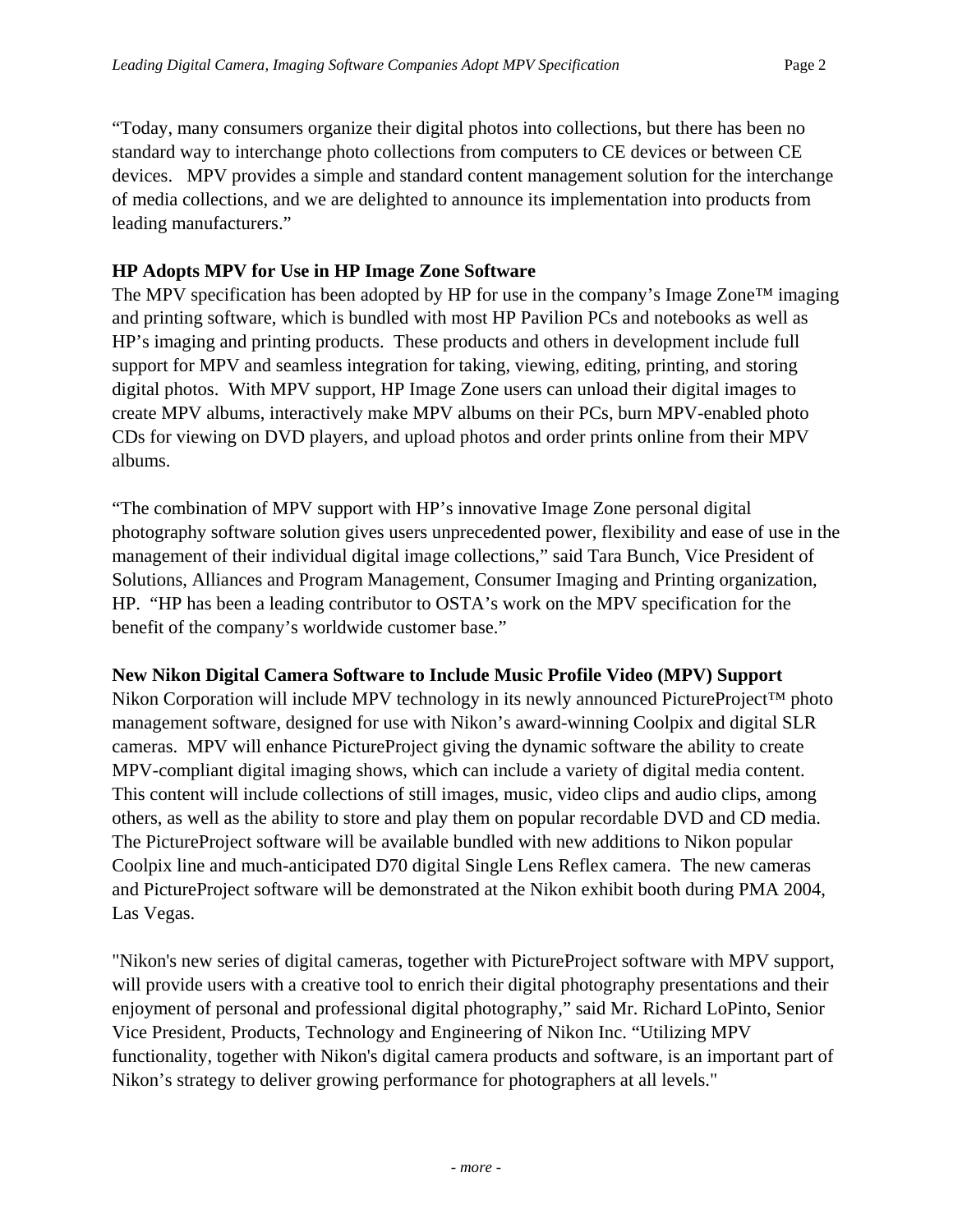Nikon customers strive to maximize their enjoyment and practical application of digital photography. Making it easier to prepare digital still-image shows and view them through a DVD player or on a computer provides consumers with a great way of enjoying their photography and sharing it with family and friends.

## **Olympus Expands Product Capabilities With MPV**

Olympus has developed a prototype digital camera that includes MPV. Olympus will demonstrate the benefits of adding MPV to digital cameras at the OSTA press conference at PMA. MPV will enhance the user experience in both PC and non-PC environments, and will support advanced features such as video, burst, and panorama modes. Olympus plans to add MPV functionality to their digital cameras and software in upcoming products.

"The MPV specification extends the functionality and performance of Olympus' upcoming digital cameras by enabling users better media management capabilities for storage and playback of their digital photos in albums," said Toshikazu Hayashi, General Manager, Digital Storage Business Division, for Olympus Corporation. "To further enhance MPV's digital camera capabilities, Olympus is chairing the OSTA specification group that is defining the use of MPV on digital camera memory cards to allow the MPV data to be updated efficiently with each click of the shutter."

## **Samsung DVD Players Support MPV-Based Content**

Samsung recently announced their commitment to use MPV technology to improve the interoperability of many of their digital imaging and consumer electronics products. Samsung and Olympus are demonstrating the MPV-enhanced experience of playback of content from an MPV-enabled digital camera in a MPV-enabled DVD player at PMA. "Most consumers will have personal photos and videos on memory cards or on CDs or DVDs, so our MPV-enabled DVD player with multiple memory card compatibility is an excellent example of how consumers can most easily playback and share their digital photo albums with friends and family," said Young-Yoon Kim, Principal Engineer, Samsung Electronics Ltd.

# **Konica Minolta Leading Development of Portable Storage Profile**

Konica Minolta Photo Imaging is providing the leadership in OSTA to develop an MPV-based specification for storage and update of personal photo and video files on recordable CD and DVD and other types of portable storage media, including memory cards and hard disk drives. Konica Minolta is currently gathering requirements and scoping the specification development work. A recent meeting in Japan attracted participation from Epson, Eastman Kodak Company, Olympus, Sony, Samsung, and Konica Minolta.

"One of the essentials of photography is to archive photo assets for the future," said Dr. Po-Chieh Hung, Konica Minolta, Chair of the MPV Portable Storage Working Group. "Digital photography gives us a capability to easily shoot and see, but is currently weak in long-term storage and secure portability. Konica Minolta, as one of the long-established photographic companies, is active in developing a common solution to preserve consumer's important digital